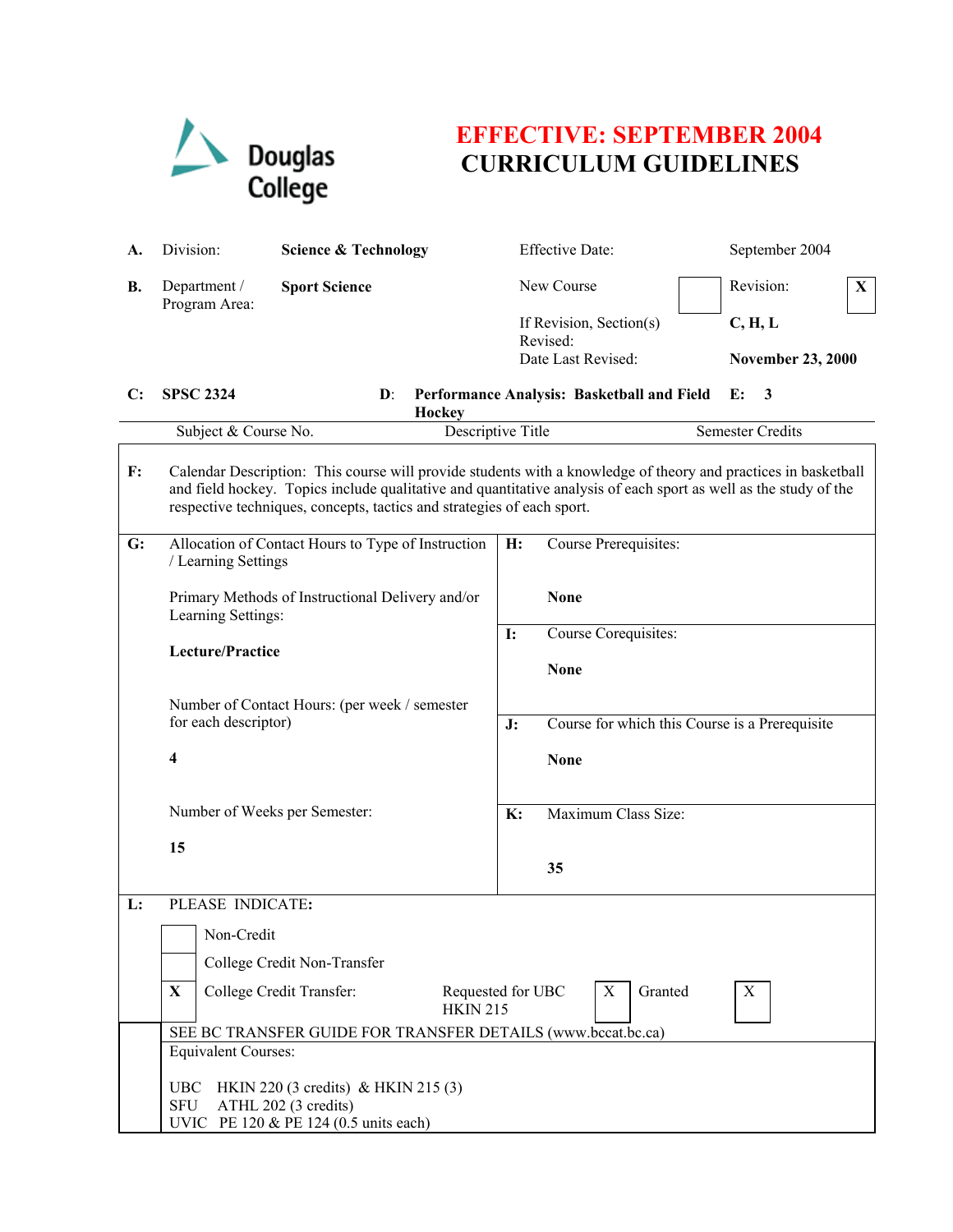| M: | Course Objectives / Learning Outcomes                                                 |                                                                                                                                                                                                                                                                                                                                                                                                                               |  |  |  |  |
|----|---------------------------------------------------------------------------------------|-------------------------------------------------------------------------------------------------------------------------------------------------------------------------------------------------------------------------------------------------------------------------------------------------------------------------------------------------------------------------------------------------------------------------------|--|--|--|--|
|    | Upon completion of the course the student will be able to:                            |                                                                                                                                                                                                                                                                                                                                                                                                                               |  |  |  |  |
|    | 1.<br>2.                                                                              | Demonstrate the conceptual nature of basketball and field hockey.<br>Demonstrate and describe the techniques involved in the performance of basketball and field hockey.<br>Demonstrate and describe the tactics and strategies involved in the performance of basketball and field<br>3.                                                                                                                                     |  |  |  |  |
|    | hockey.<br>Demonstrate the qualitative analysis of basketball and field hockey.<br>4. |                                                                                                                                                                                                                                                                                                                                                                                                                               |  |  |  |  |
|    | 5.                                                                                    | Demonstrate the quantitative analysis of basketball and field hockey.                                                                                                                                                                                                                                                                                                                                                         |  |  |  |  |
|    | 6.                                                                                    | Demonstrate a theoretical and practical knowledge of warm-up and conditioning programs for                                                                                                                                                                                                                                                                                                                                    |  |  |  |  |
|    |                                                                                       | basketball and field hockey.                                                                                                                                                                                                                                                                                                                                                                                                  |  |  |  |  |
|    |                                                                                       | Demonstrate appropriate pedagogical principles for effective instruction.<br>7.                                                                                                                                                                                                                                                                                                                                               |  |  |  |  |
| N: | Course Content:<br>Concepts in Basketball and Field Hockey<br>1.                      |                                                                                                                                                                                                                                                                                                                                                                                                                               |  |  |  |  |
|    |                                                                                       |                                                                                                                                                                                                                                                                                                                                                                                                                               |  |  |  |  |
|    |                                                                                       | The student will:                                                                                                                                                                                                                                                                                                                                                                                                             |  |  |  |  |
|    |                                                                                       | 1.1 Describe the historical development of the sport                                                                                                                                                                                                                                                                                                                                                                          |  |  |  |  |
|    |                                                                                       | 1.2 Describe positional concepts                                                                                                                                                                                                                                                                                                                                                                                              |  |  |  |  |
|    |                                                                                       | 1.3 Describe rule concepts<br>1.4 Describe terminology of the sports                                                                                                                                                                                                                                                                                                                                                          |  |  |  |  |
|    |                                                                                       |                                                                                                                                                                                                                                                                                                                                                                                                                               |  |  |  |  |
|    | 2.                                                                                    | Techniques in Basketball and Field Hockey                                                                                                                                                                                                                                                                                                                                                                                     |  |  |  |  |
|    |                                                                                       | The student will:<br>2.1 Describe the purpose of individual and team skills<br>2.2 Describe the appropriate sequencing of skill acquisition<br>2.3 Demonstrate competent performance for individual performance<br>2.4 Describe and demonstrate individual skill learning progressions<br>2.5 Describe and demonstrate feedback techniques:<br>positive specific feedback<br>2.5.1<br>2.5.2<br>error detection and correction |  |  |  |  |
|    | 3.                                                                                    | <b>Tactics and Strategies</b>                                                                                                                                                                                                                                                                                                                                                                                                 |  |  |  |  |
|    |                                                                                       | The student will:<br>3.1 Describe and demonstrate the purpose of and formations of Basketball tactics and strategies<br>ball handling<br>3.1.1<br>3.1.2<br>passing<br>3.1.3<br>shooting<br>3.1.4<br>defensive fundamentals<br>3.1.5<br>rebounding<br>3.1.6<br>offensive team play<br>3.1.7<br>defensive team play<br>3.1.8<br>transition play                                                                                 |  |  |  |  |
|    |                                                                                       | 3.2 Describe and demonstrate the purpose of and formations of Field Hockey tactics and strategies<br>demonstrate dibble<br>3.2.1<br>3.2.2<br>demonstrate goal keeping<br>3.2.3<br>demonstrate offensive play<br>3.2.4<br>demonstrate defensive play                                                                                                                                                                           |  |  |  |  |
|    |                                                                                       | 3.2.5<br>demonstrate team play                                                                                                                                                                                                                                                                                                                                                                                                |  |  |  |  |
|    |                                                                                       | 3.2.6<br>demonstrate set plays                                                                                                                                                                                                                                                                                                                                                                                                |  |  |  |  |
|    |                                                                                       | 227<br>demonstrate indoor field hockey skills techniques and tactics                                                                                                                                                                                                                                                                                                                                                          |  |  |  |  |

- 3.2.7 demonstrate indoor field hockey skills techniques and tactics
- 4. Qualitative Analysis

The student will: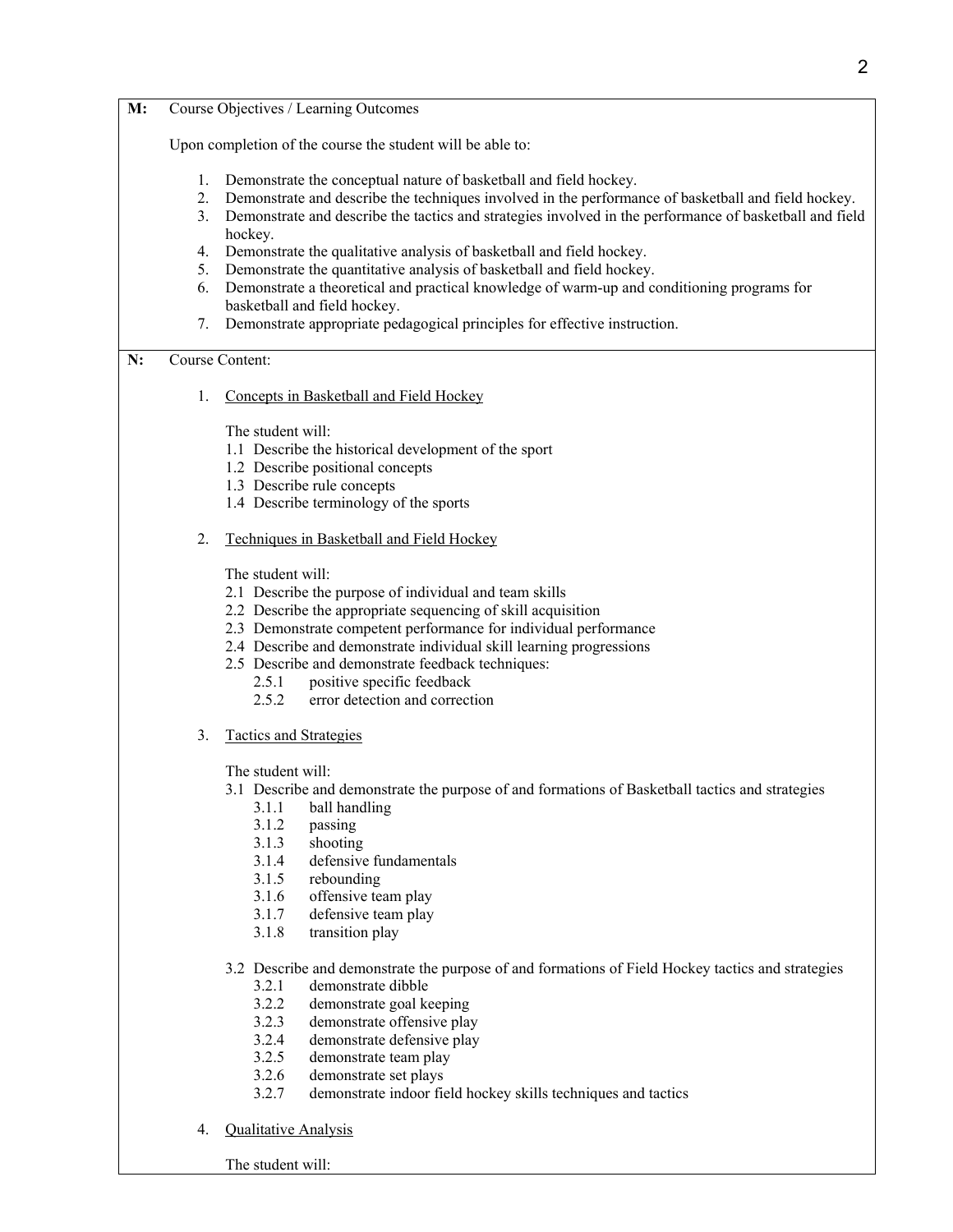- 4.1 Describe and demonstrate the analysis of each sport
	- 4.1.1 elements
	- 4.1.2 dimensions
	- 4.1.3 hierarchies
- 4.2 Describe and demonstrate the formative and summative qualitative analysis of each sport
- 5. quantitative Analysis
	- The student will:
	- 5.1 Describe and demonstrate the analysis of each sport
		- 5.1.1 statistical
		- 5.1.2 flow
		- 5.1.3 time/motion
	- 5.2 Describe and demonstrate the formative and summative qualitative analysis of each sport
- 6. Warm-up and Conditioning

The student will:

- 6.1 Demonstrate a theoretical and practical knowledge of conditioning programs for basketball and field hockey with particular emphasis on:
	- 6.1.1 warm-up techniques
	- 6.1.2 cardiovascular fitness
	- 6.1.3 endurance
	- 6.1.4 flexibility
	- 6.1.5 agility
	- 6.1.6 speed
	- 6.1.7 cool down techniques

## 7. Pedagogical Principles

The student will:

- 7.1 Demonstrate a knowledge of the conceptual approach to instruction
- 7.2 Demonstrate a knowledge of discovery/problem solving methodologies
- 7.3 Demonstrate a knowledge of appropriate skill progressions
- 7.4 Demonstrate a knowledge of tactical progressions
- 7.5 Demonstrate a knowledge of drill design
- 7.6 Demonstrate a knowledge of seasonal planning and training principles

**O:** Methods of Instruction

Lecture Discussion groups

Practical applications and experiences Field observation Technology assisted learning

## **P:** Textbooks and Materials to be Purchased by Students

Wissel, H., Basketball: Steps to Success, 1<sup>st</sup> Edition, Human Kinetics jPublishers, 1994 NCCP Level 1 Manuals and Materials

**Q:** Means of Assessment

| Mid-term Examination       | 20%  |
|----------------------------|------|
| Final Examination          | 20%  |
| <b>Teaching Assignment</b> | 20%  |
| Labs                       | 10%  |
| Attendance/Participation   | 10%  |
| Analysis Scouting Report   | 20%  |
| TOTAL:                     | 100% |